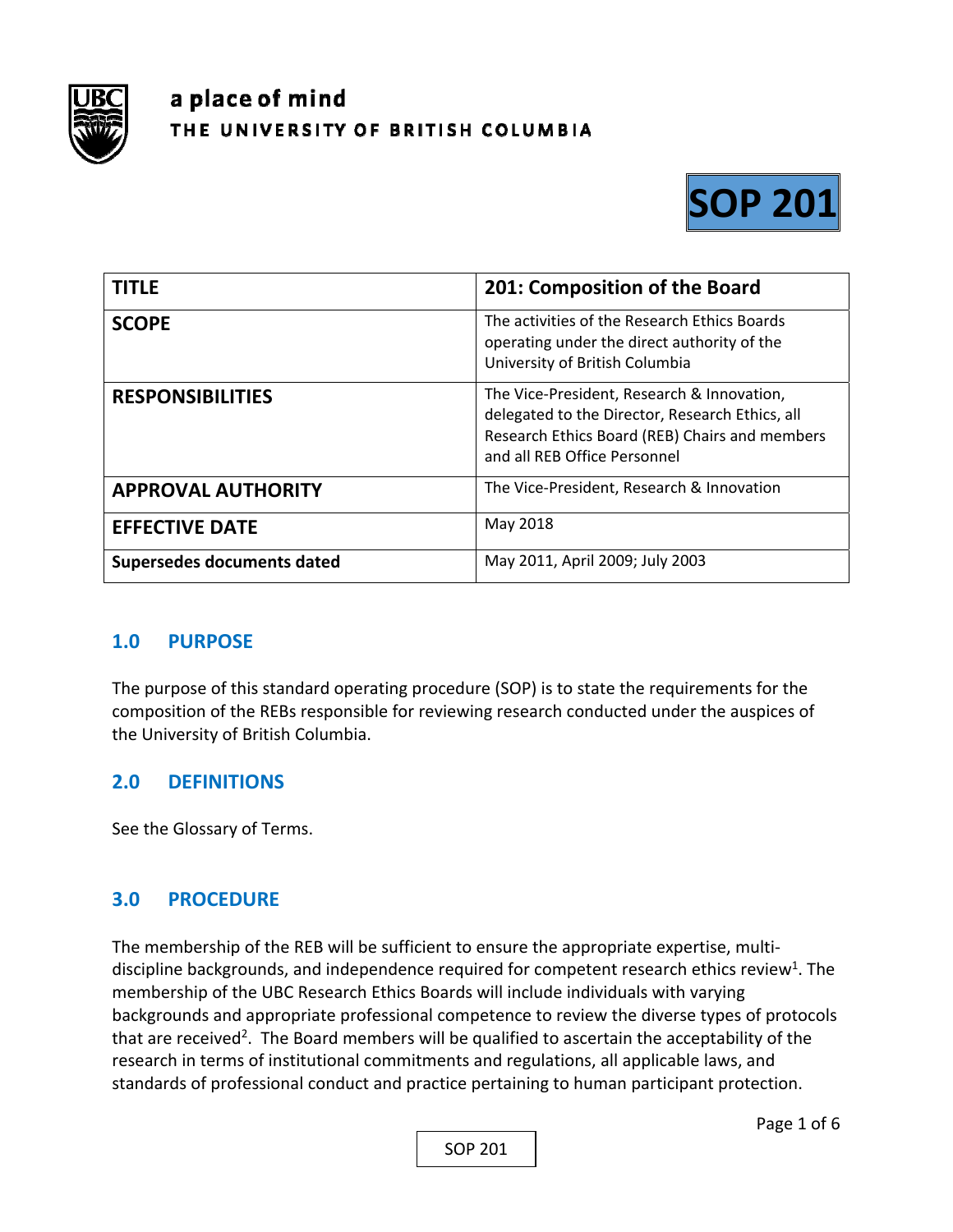To promote complete and adequate review of the type of research commonly reviewed by the REB, the REB must include appropriate diversity; therefore, selection of members must include a consideration of professional expertise (including both scientific and non‐scientific) to assess the research submitted for review. The membership will be diverse so selection will include consideration of race, sex, cultural backgrounds, research, healthcare or professional experience, organizational affiliation, and sensitivity to such issues as community attitudes to assess the research submitted for review.

# **3.1 Selection of REB Members**

- **3.1.1** In selection of REB members, equal consideration shall be given to qualified persons of both sexes. No appointment shall be made solely on the basis of sex;
- **3.1.2** The REB will make every effort to include cultural and ethnic minorities to represent the population from which research participants are recruited, within the scope of available expertise needed to conduct its functions;
- **3.1.3**  The REB membership will not consist entirely of members of one profession;
- **3.1.4**  REB members will be selected based on the needs of the REB as outlined below and per applicable regulations, guidelines and standards.

# **3.2 Composition of the REB**

Research Ethics Board members are nominated by the Deans or Departments Heads, or by the REB Chairs, REB Managers, or the Director, Office of Research Ethics. Members are approved by the REB Chair, Institutional Research leadership where applicable and appointed by the Vice‐ President, Research & Innovation.

- **3.2.1**  The membership of the REB will be in compliance with the *Food and Drugs Act* and applicable *Regulations*, the Tri‐Council Policy Statement; Ethical Conduct for Research Involving Humans, 2 (2014), the International Conference on Harmonisation Good Clinical Practice Guidelines, Research ethics oversight of biomedical clinical trials (CAN/CGSB‐191.1‐2013), and the U.S. Code of Federal Regulations;
- **3.2.2**  The REB Chair or designee monitors the REB membership composition for appropriate membership in relation to the nature and volume of research submissions;
- **3.2.3**  As the size of the REB increases, every effort will be made to ensure that the number of community representatives will also increase.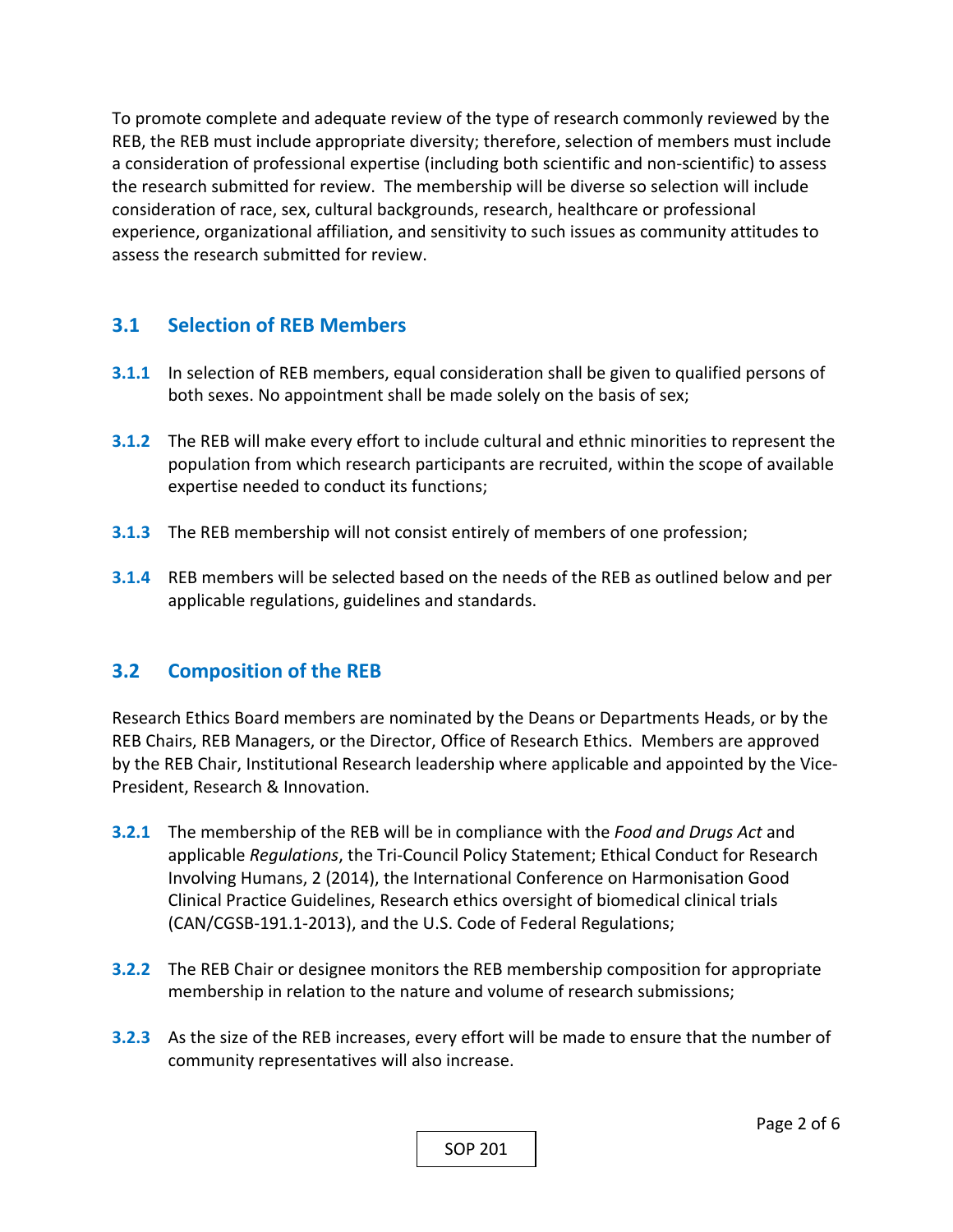- **3.2.4** The REBs shall consist of at least five (5) members, including both men and women<sup>3</sup>. The REB Members will be selected according to the following criteria:
	- at least two members have expertise in relevant research disciplines, fields and methodologies covered by the REB (for biomedical clinical trials, this will include at least one member who practices medicine or dentistry and who is in good standing with their regulatory body);
	- at least one member who is primarily experienced in non-scientific disciplines
	- at least one member is knowledgeable in ethics;
	- at least one member is knowledgeable in the relevant law (but that member should not be the institution's legal counsel or risk manager). This is mandatory for all UBC‐affiliated REBs; and
	- at least one community member who has no affiliation with the institution or the sponsor, and who is not part of the immediate family of a person who is affiliated with the organization;
- **3.2.5**  A member may not fulfill more than one representative capacity or discipline during the discussion and review of an application while attending the convened REB meeting;
- **3.2.6**  Where applicable, the membership shall also include at least one member who has expertise in natural health products<sup>4</sup>;
- **3.2.7**  Members will include men and women, a majority of whom are Canadian citizens or permanent residents, and who collectively have the qualifications and experience to review and evaluate the science, medical aspects and ethics of the proposed research;
- **3.2.8**  Membership, when required, should include at least one member who has expertise in complementary or alternative care or pediatric health research;
- **3.2.9**  At least one member, when possible, who is from an identifiable Aboriginal community or Native center, when the REB reviews research that recruits participants from that community;
- **3.2.10**  Additional membership as required by applicable legislation or guidelines.
- **3.2.11**  The REB Office Personnel updates the REB membership roster and OHRP registration, if applicable, to reflect changes to REB membership.

# **3.3 Regular REB Members**

**3.3.1**  The backgrounds of the regular members shall be varied in order to promote complete and adequate reviews of the types of research activities commonly reviewed by the REB<sup>5</sup>. The majority of regular members must be Canadian citizens or permanent residents under the Immigration and Refugee Protection Act;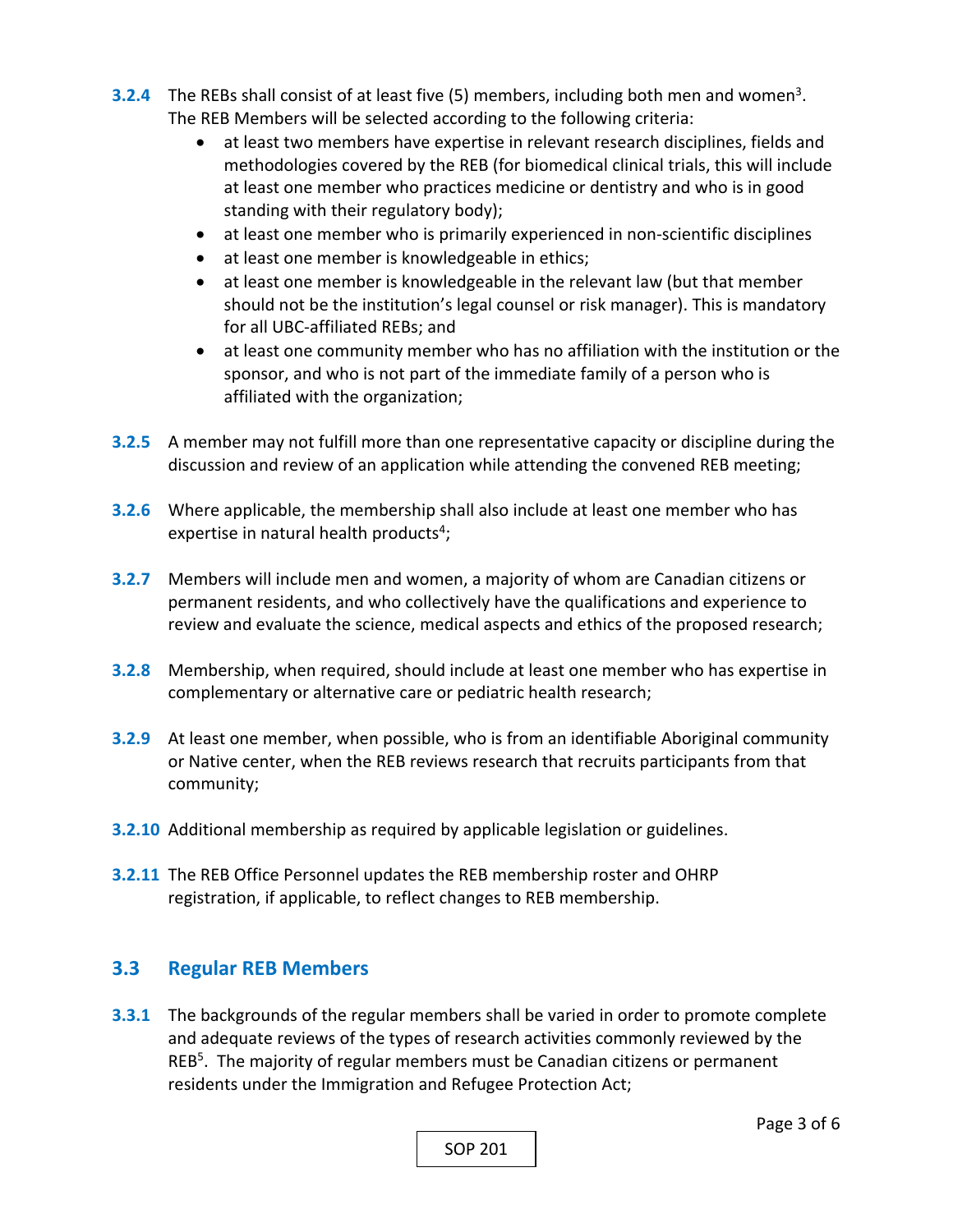**3.3.2** Regular members shall serve an initial one year term, at which point the REB member may renew his or her appointment for a term of 3 years on the mutual agreement of the REB member, REB Chair, Director, Research Ethics and the Vice‐President, Research. At the end of the 3 year term, an additional 3 year renewal period may be granted upon mutual agreement of the REB member, REB Chair, Director Research Ethics and the Vice-President, Research & Innovation<sup>6</sup>;

#### **3.3.3 Community member(s):**

The community member(s), who can be either scientific or nonscientific reviewers, should be knowledgeable about the local community and be willing to discuss issues and research from that perspective. Consideration should be given to recruiting individuals who speak for the communities from which the Institution will draw its research participants. The community member(s) should not be vulnerable to intimidation by the professionals on the REB;

#### **3.3.4 Scientific members:**

The REB will include physicians and experts in physical, behavioural, social or biological science. When an REB encounters studies involving science beyond the expertise of the members, the REB may use ad hoc reviewers to assist in the review.

## **3.4 Alternate Members**

Alternate members are qualified voting members who serve as designated alternates for regular members, but they are not expected to attend each meeting.

- **3.4.1**  The REB Chair or his/her designate, or a designated member of the REB staff, may ask an alternate member to attend a meeting in order to draw on his/her expertise in an area that may be relevant to that meeting's deliberations and/or to establish a quorum for that meeting in the absence of the designated regular member;
- **3.4.2**  Only alternate REB members of comparable qualifications may substitute for an REB member (a non-scientific member may not substitute for a scientific member);
- **3.4.3**  For studies which are required to adhere to U.S. regulations, the minutes shall document when an alternate REB member replaces a primary REB member.

## **3.5 REB Chair**

**3.5.1**  Whenever possible and practicable, the REB Chair will be selected from experienced REB members who have expressed interest in becoming the REB Chair and who are familiar with the applicable regulations and guidance documents;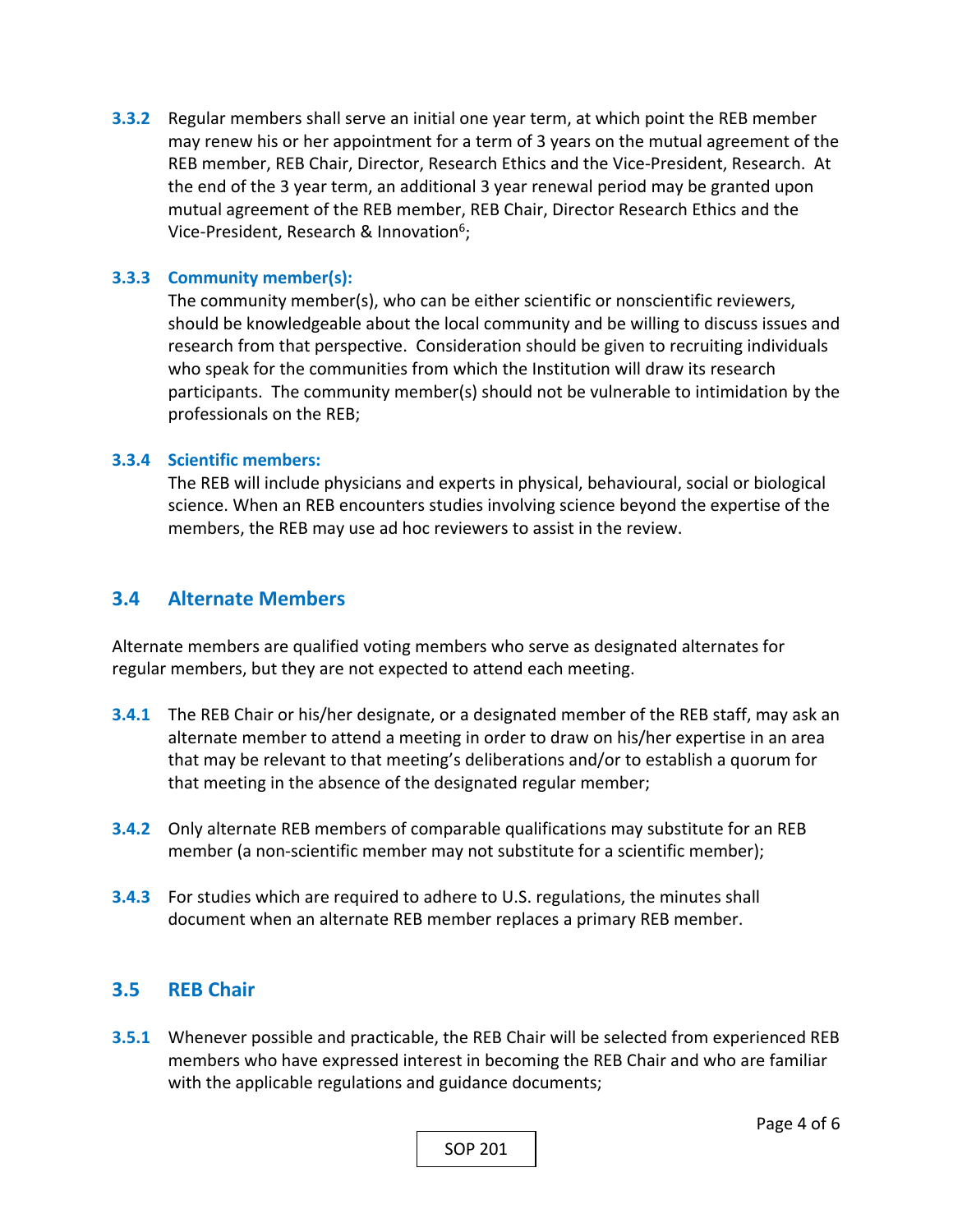- **3.5.2**  The Chair of the REB will be appointed by the Vice‐President, Research & Innovation and shall serve, initially, for a term of one year, renewable at the discretion of the Vice‐ President, Research & Innovation and with the agreement of the Chair, for an additional two years. At the expiry of the initial three year term, the appointment may be renewable for additional term(s) with the agreement of the Chair and at the discretion of the Vice-President, Research & Innovation<sup>7</sup>.
- **3.5.3**  The REB Office Personnel updates the REB membership roster and OHRP registration, if applicable, to reflect this change.

## **3.6 Ad Hoc Advisors**

- **3.6.1**  At his/her discretion, the REB Chair or designee may invite individuals with expertise and competence in special areas to assist in the review of issues that require expertise beyond or in addition to that available on the REB<sup>8</sup>;
- **3.6.2**  Consultation with an ad hoc advisor shall not alter the composition and representation of the REB as outlined in section 3.2 above;
- **3.6.3**  The ad hoc advisor may be asked to participate in the REB meeting to lend his/her expertise to the discussions;
- **3.6.4**  All ad hoc advisors shall sign a *Confidentiality of Information and Conflict of Interest Agreement;*
- **3.6.5**  The ad hoc advisor may not contribute directly to the REB's decision and their presence or absence shall not be used in establishing a quorum;
- **3.6.6**  Documentation of key information provided by the ad hoc advisor shall be summarized in the REB minutes and if available, the written report shall be placed in the relevant REB files on the RISe online database.

## **3.7 Observers at REB Meetings**

- **3.7.1** The REB may allow observers to attend its meetings;
- **3.7.2**  Observers will sign a *Confidentiality of Information and Conflict of Interest Agreement*  agreeing to abide by the REB conflict of interest and confidentiality policies;